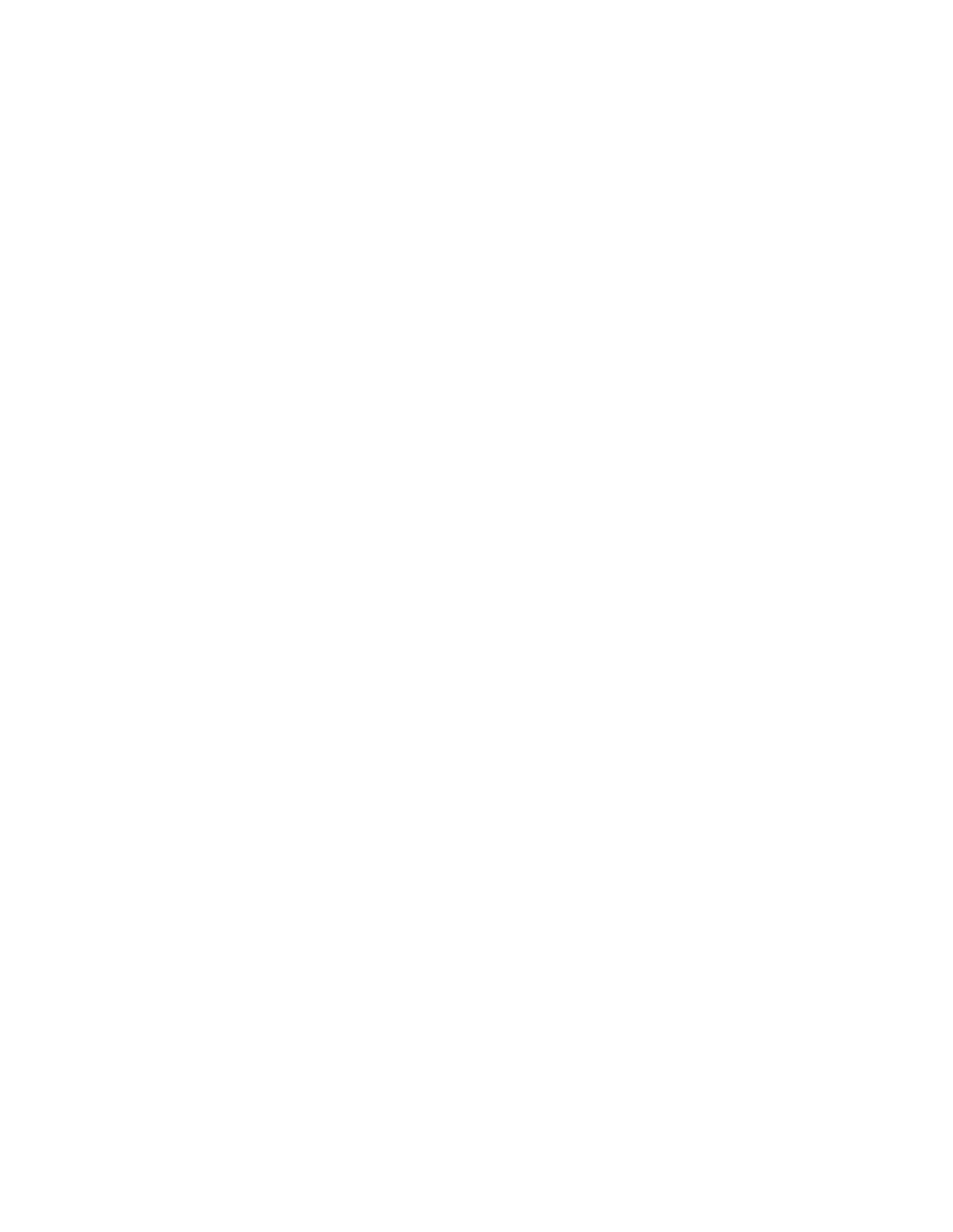Epoxy-based vinyl ester resins are known for their durability, corrosion resistance, strength, resilience and high heat distortion temperatures. Interplastic Corporation has used these properties to develop vinyl ester gel coats and laminating resins for fiberglass reinforced plastic (FRP) tooling and moldmaking applications. The inherent properties of vinyl ester resins enable them to withstand the stresses, heat cycling and abuse that fiberglass molds are subjected to. Using these resins instead of standard polyester resins in FRP mold manufacturing should prolong the mold's life, decrease repairs and retain the mold's surface quality longer.

Due to the vinyl ester resin's higher heat distortion temperature characteristic, molds made with vinyl esters also can be used in applications that were typically dominated by epoxy molds. These elevated temperature applications include vacuum-form molding (VFM), resin injection molding (RIM) and resin transfer molding (RTM).

In this work, we compare the high heat distortion property of tooling vinyl ester resins to the rigid orthophthalic and isophthalic laminating resins. We also compared vinyl ester gel coats to those typically used for tooling applications. We examine the tooling vinyl ester's better mechanical properties, excellent low profile capability, increased thermal and dimensional stability, premium corrosion resistance, and exceptional toughness and fatigue resistance. We also explain the economics of using the resin and how that is related to the cost of the finished mold.

#### INTRODUCTION

Non-foaming catalyst/promoter systems for vinyl ester resins aid in the production of FRP molds. In thin laminates, composites catalyzed with a non-foaming catalyst/promoter system have faster and better cure development than those cured with methyl ethyl ketone peroxide (MEKP).

The non-foaming catalyst/promoter system has also been incorporated into high heat distortion vinyl ester gel coats. The time between applications of the gel coat and the subsequent laminates decreases because of faster cure development in vinyl esters. This system should also give a more thermally-stable mold because the degree of cure is higher than those made with the standard MEKP system.

#### ABSTRACT AND CONTROL CONTROL CONTROL ABSTRACT

We analyzed gel coats and back-up resins for their suitability in mold construction. Our testing focused on highlighting the durability advantages of a vinyl ester composite over conventionally made tools.

The following resins were evaluated:  $\text{CoREZYN}^{\circledR}$ COR63-AA-017 orthophthalic; COR75-AQ-001 isophthalic, COR61-AA-064 DCPD (dicyclopentadiene); MVR8021 isophthalic/vinyl ester blend; VE8121 thixotropic vinyl ester; and the VE8153 high heat distortion, thixotropic, vinyl ester.

Three gel coats were evaluated for their long-term use capabilities. CoREZYN B-168VE-TUA black vinyl ester gel coat was compared side-by-side with a commercially available orange isophthalic tooling gel coat and the CoREZYN B-816-TCN black orthophthalic tooling gel coat. The liquid and mechanical characteristics of the gel coats are compiled in Table 1.

One-eighth-inch-thick (3.2 mm) clear castings were poured between glass plates, gelled and cured at ambient temperatures using 1% by weight Akzo® Chemie Trigonox 21-OP-50 catalyst. Four days later they were post-cured in a programmable oven. The post-cure heating cycle was ramped from 77°F (25°C) to 250°F (121°C) over five hours and then held at 250°F (121°C) for two additional hours.

The castings' static physical properties were measured (ASTM D790 flexural modulus, ASTM D638 tensile strength) on an Instron Model 4505 tester.

Thermal capability (ASTM D638) was evaluated using a Tinius Olsen heat distortion deflection/temperature profile

Wear resistance was measured by a Teledyne Tabor 503 Standard Abrasion Tester (weight loss with a 1,000 gram load and CS-17 wheel).

Gel coat impact resistance was run on a Dynotup 8200 Drop Weight Impact Tester (ASTM D3763 impact).

Six generic types of back-up resins were also evaluated as clear resin castings. The results are in Table 2. The thermal expansion and contraction coefficients of the tooling materials are compiled in Table 3. Glass reinforced fatigue (ASTM D671) was determined for several of the back-up resins in Table 4.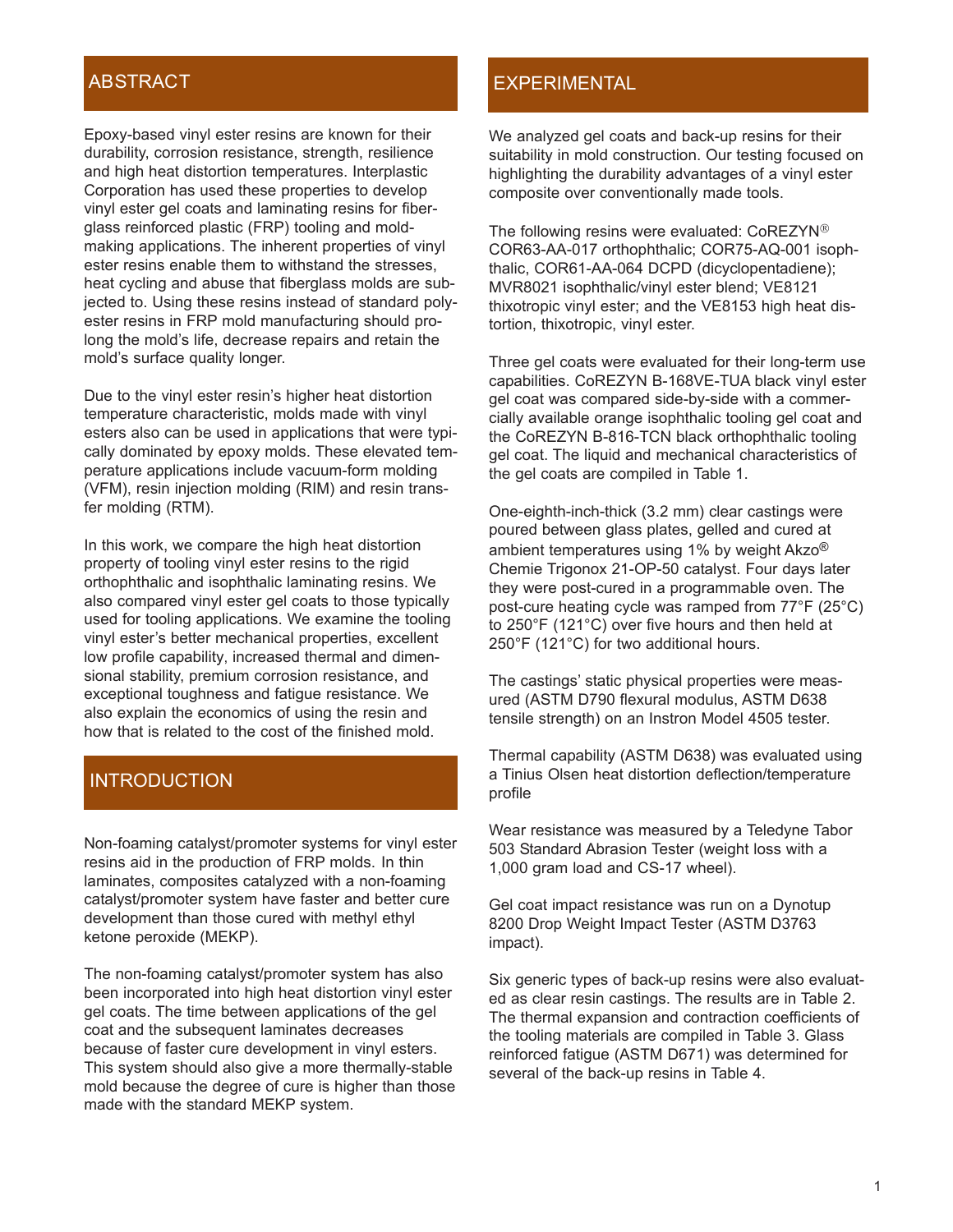#### RESULTS

The standard mechanical characteristics of the tooling gel coats and tooling resins are contained in Tables 1 and 2 respectively. We investigated three generic, polyester-based resins to use in tooling gel coats and considered a wide variety of laminating resins for the back-up matrix.

Vinyl ester resins help the mold resist deterioration due to impact and abrasion during normal use. The vinyl ester gel coat casting physical data contained in Table 1 shows exceptional tensile strength/modulus/ elongation and high heat distortion temperature compared to conventional tooling gel coats.

The data in Table 2 illustrates the inherent strength capabilities of vinyl esters.

The properties that should provide the best composite mold are high heat capability and resilience. CoREZYN VE8151 resin and CoREZYN B-168VE-TUA vinyl ester gel coat have these properties. The vinyl ester gel coats are recommended for tooling applications. Tools should not be stored or used outside due to poor UV stability of the gel coat.

The ability of laminates constructed with CoREZYN VE8151 resins to achieve and retain a low profile surface while being thermally cycled has been previously established. Test panels were cycled every 24 hours to mimic the heat cycling that molds are subjected to during use.

The initial step of the cycle consisted of exposing the panels to heat lights for 12 hours. This raised the panel's surface temperature to 160°F (70°C) in less than one hour. The temperature was maintained for the remainder of 12-hour period. The lights were turned off for the final 12 hours of the cycle and the panels were cooled to 75°F (24°C). The panels had a cumulative heat exposure of 100 hours.

The panel constructed with a 60-mil-thick (1.5 mm) skin coat of VE8151 and and COR63-AA-017 laminating resin, and the panel made with 100% VE8151 distorted less than the DCPD panels after the cycling.

The heat distortion temperatures of the tooling vinyl ester resin and gel coat are higher than the tooling resins. Figure 1 shows the deflection plotted against temperature for vinyl esters versus orthophthalic and isophthalic resins run according to ASTM D648. The high crosslink density tooling vinyl ester starts to deflect at approximately 230°F (110°C). This is 50°F (10°C) below the heat distortion temperature of the resin. The polyesters started distorting at temperatures significantly below the 230°F (110°C) point. The data

illustrates the superior dimensional stability of vinyl ester resin while being thermal stressed further proving that molds constructed of vinyl esters can be used in higher temperature applications than conventional polyester resins.

Vinyl ester resins expand the end uses of molds. Molds made with vinyl ester can be used in resin transfer molding (RTM), resin injection molding (RIM) and vacuum form molding (VFM) where epoxy molds have previously dominated. These vinyl ester resins have several advantages over the epoxies typically used in the production of molds. Typical polyester spray-up and hand lay-up equipment and techniques can be used to make molds with these vinyl ester resins. They are lower in viscosity relative to typical epoxies and are significantly easier to handle because they are thixotropic.

The mold can be made and cured at room temperatures and if made properly, it will not need the postcure that epoxies require to reach their ultimate properties unless they are going to be explosed to temperature within 50°F/28°C of the heat distortion temperature. The gel and cure are initiated by adding small amounts of peroxides, not the large amounts of curing agent, like amine and anhydrides, typically used for epoxies. Overall, the handling characteristics and workability of vinyl esters are better than the standard epoxy systems.

The corrosion resistance of vinyl esters has been documented to be superior to isophthalic polyesters. The corrosion resistance of the base resin used for this family of tooling resins was tested according to ASTM C581. The ability of this type of resin to resist 100% styrene and 78% hydrogen peroxide at ambient conditions are shown in Figures 4 and 5. These chemicals were chosen because they simulate different environments experienced by the gel coat and they affect hardness and weight changes in the laminate that would influence the performance of the mold surface. The appearance of the parts made from the mold as well as the performance of the mold would be adversely affected as the gel coat softens and swells due to the absorption and attack of these chemicals.

The exposure to styrene simulates the period after the resin or gel coat is applied to the mold surface until it is sufficiently cured to a very low residual styrene level.

Hydrogen peroxide exposure is representative of MEKP dripping from the spray gun onto the mold during the production of the part. Actual exposures would be more rigorous than those experienced in the ambient tests due to the elevated temperatures caused by the exothermic reaction of the laminate. However, the exposure time would be much less and the concentration of chemicals would be lower in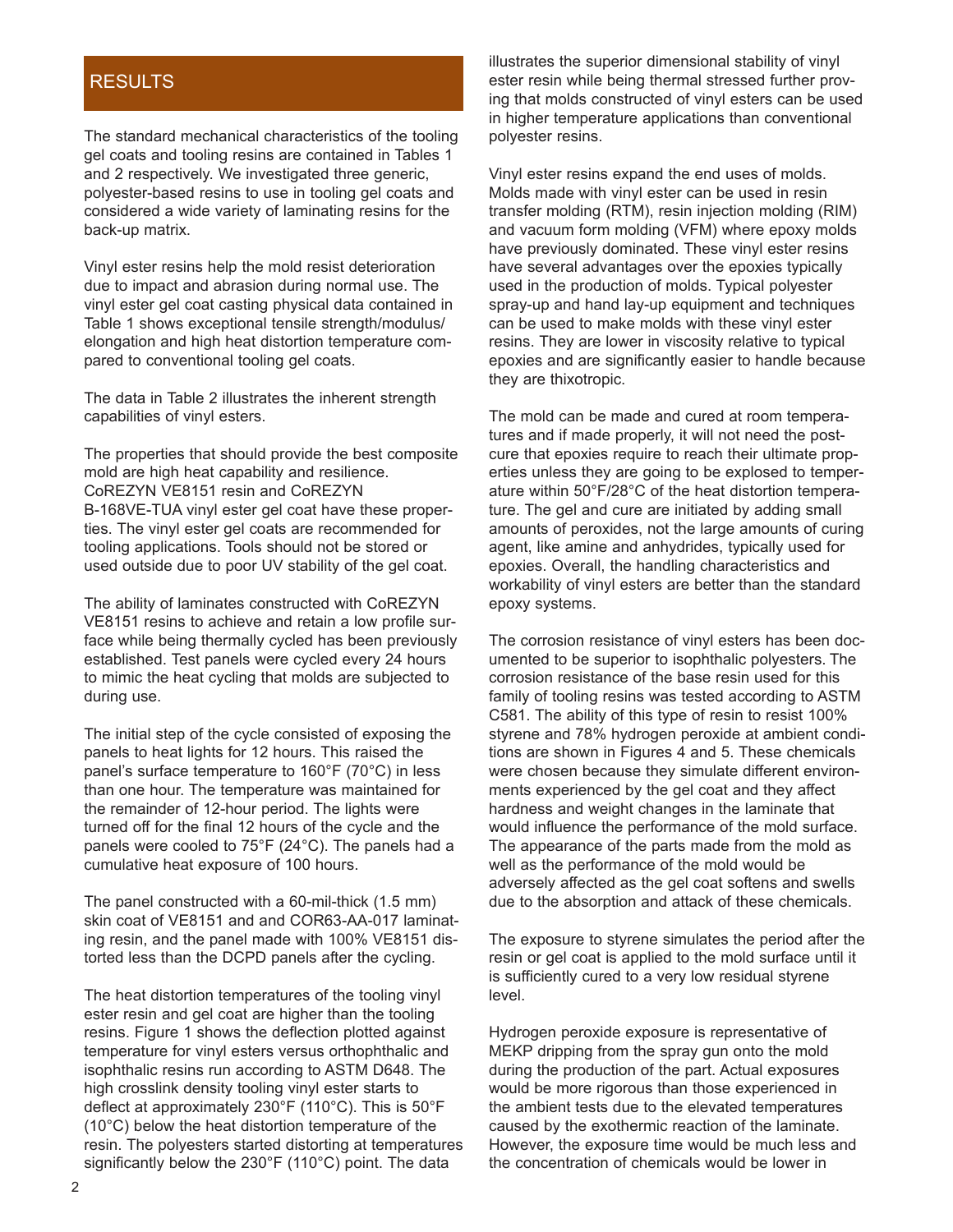actual use compared to the test conditions.

Figures 4 and 5 are a graphic display of the six-month corrosion data generated on this high heat distortion vinyl ester resin. The hardness was measured by a Barber-Colman GYZJ 934-1 Barcol Impressor gauge. The hardness in the styrene exposure decreased from 45 to 30 in seven weeks and then it leveled off. The weight increased over a six month period by 1.1%. The hardness after the hydrogen peroxide exposure was 25 after seven weeks and 17 after six months at which time the weight gain was 1.4%. As a point of reference, the hardness of a corrosion resistant isophthalic polyester typically decreases to ten or less with a weight gain of 7 to 30% in the same timeframe.

The ability of this vinyl ester to stand up to harsh conditions allows us to conclude that molds made with vinyl ester tooling gel coats will be less susceptible than isophthalic gel coats to attack by these chemicals. The superior corrosion resistance creates a more durable mold surface than those manufactured with standard tooling gel coats made with isophthalic and orthophthalic unsaturated polyester resins.

Molds are thermally and physically cycled due to the exothermic reaction of the resins in the FRP composites. The heating and cooling of the composite cause it to expand and contract. Thermal cycling of the mold creates stresses in the laminate. The stresses are caused by differential expansion and contraction of the resin and reinforcement. The coefficients of thermal expansion and contraction for various resins and reinforcements are compiled in Table 3.

These stresses can cause the bond between the fiberglass reinforcement and the cured resin to break. These delaminated areas will reduce the strength and rigidity of the composites. Vinyl ester resins are able to absorb these stresses better than their polyester counterparts. Illustrations of their ability to absorb mechanical stress are the flexural and tensile curves shown in Figures 2 and 3. The areas under the cures are related to the amount of energy the samples can absorb before breaking and the vinyl ester resins have significantly more area.

The resiliency of CoREZYN VE8150 series resins is a property that should also be advantageous when incorporated into FRP molds. Laminates made with this family of thixotropic vinyl ester resins produce a composite superior to those built with the standard tooling unsaturated polyester resins.

Thermal expansion and contraction are only one type of stress FRP composites are subjected to in their lifetime. The mold is also stressed when it is transported to the production facility, moved around the production areas, and as parts are demolded, just to name a few. The resulting strain causes cracks or fatigue in the

laminate. The fatigue resistance of vinyl ester, isophthalic, orthophthalic, DCPD and blends of these resins in Table 4 show the vinyl esters to be far superior. The accumulated fatigue can cause and propagate cracks in the laminate behind the gel coat. The cracks then are translated into the gel coat layer. Vinyl ester resins are superior to other high heat distortion polyesters such as isophthalic or DCPD resins in flexural fatigue resistance.

Many boat manufacturers have built boat molds with isophthalic polyester tooling gel coat reinforced and the structural composite containing CoREZYN VE8151. These molds were compared to similar molds made with the same type of gel coat but an isophthalic tooling resin was used in the structural composite. After 15 months in service, the mold with the vinyl ester has already required less repair.

An acrylic spa manufacturer, constructed two test molds with vinyl ester tooling gel coat and vinyl ester tooling resin. Their standard molds have severe cracking after 1,000 parts are pulled. The typical number of parts pulled from these molds during their lifespan is only 1,000 to 2,000 parts. The vinyl ester molds had over 2,000 parts pulled without any cracking and have already decreased repairs and extended the useful life of these molds compared to the polyester molds they currently use. They looked as good as new.

The prices listed in Table 5 show that the vinyl ester resins are more expensive than isophthalics. This will slightly increase the initial cost of the mold, however the savings in repairs of vinyl ester molds should offset this.

Table 6 contains a breakdown on the costs involved in making a tank mold 8 ft (2.44 m) in diameter by 12 ft  $(3.7 \text{ m})$  tall 402 ft<sup>2</sup> (37m<sup>2)</sup> of surface area, as well as a whirlpool mold with 125 ft<sup>2</sup> (12 m<sup>2</sup>) of surface area. The cost of making the tank mold out of vinyl ester gel coat and vinyl ester laminating resin increases the cost by approximately 9**%** over a similar construction using isophthalic tooling resins. The whirlpool mold cost increased by approximately 10**%**.

Figure 6 shows a percentage breakdown of the overall costs related to the manufacturing of these vinyl ester molds. The raw material cost for the production of molds are not insignificant but the labor costs are a much higher percentage of the final cost. The figure also illustrates the fact that the smaller the mold the higher percent of the cost is labor. A reduction in overall costs should be realized in less maintenance and longer service life.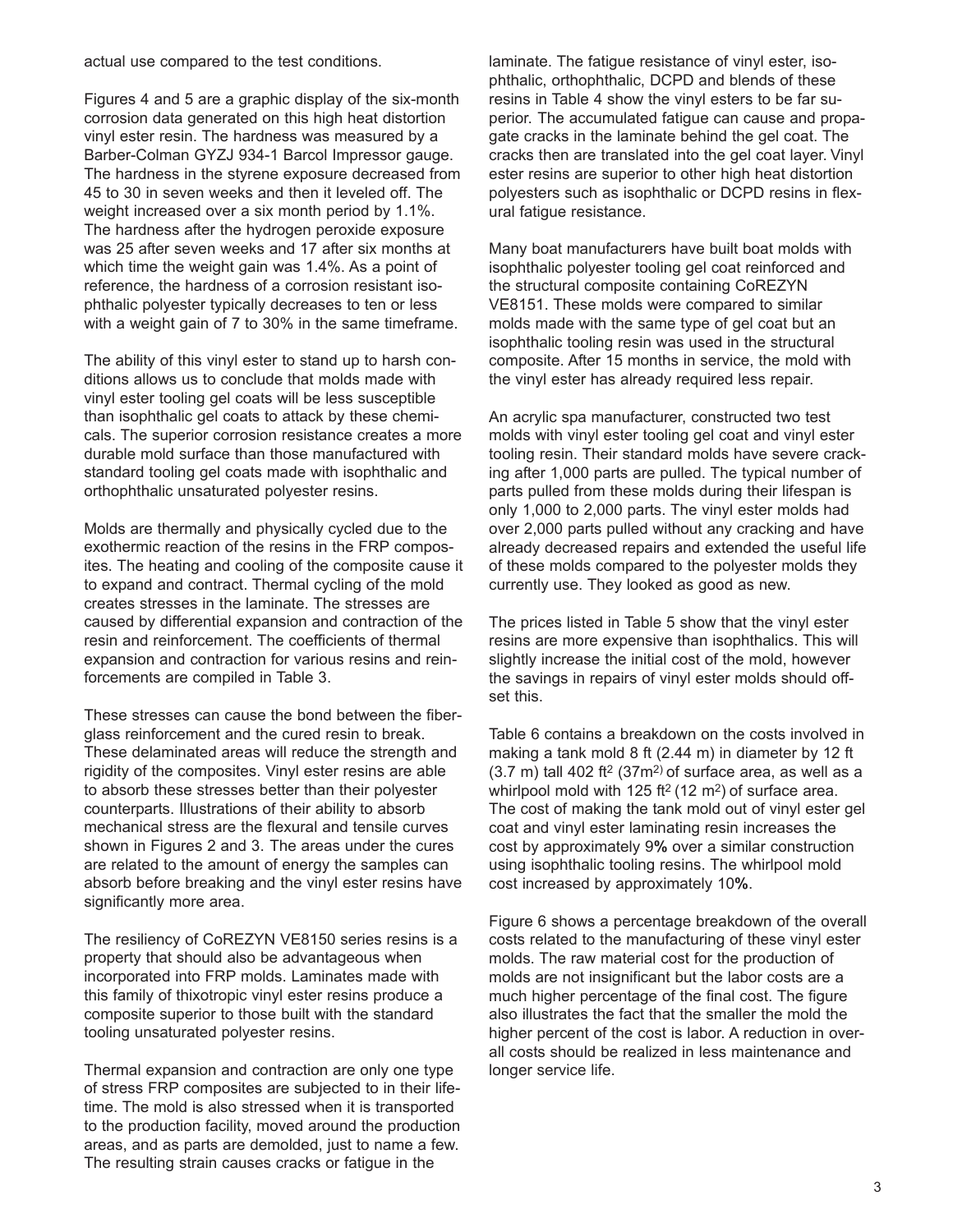#### **CONCLUSION**

The high heat distortion vinyl ester tooling resin and gel coat have chemical resistance combined with toughness and superior thermal stability. These characteristics translate into fewer repairs and a longer mold life. The vinyl ester tooling gel coat and/or vinyl ester tooling laminating resin provide the designer with the means to improve mold performance, economy, and part making productivity. The high heat distortion temperature of the vinyl ester laminating resin and vinyl ester tooling gel coat opens up new markets to unsaturated resins like vacuum form molding, thermoform molding, resin injection molding, and resin transfer molding applications that were typically dominated by molds made from epoxies.

#### **REFERENCE**

This work is based on the original technical paper "High Heat Distortion Vinyl Ester Resins in Fiberglass Reinforced Plastic Tooling and Mold Manufacuturing Applications," published in 1990 by Interplastic Corporation for the 45th Annual SPI Conference and Expo. It is available from the American Composites Manufacturing Association (ACMA).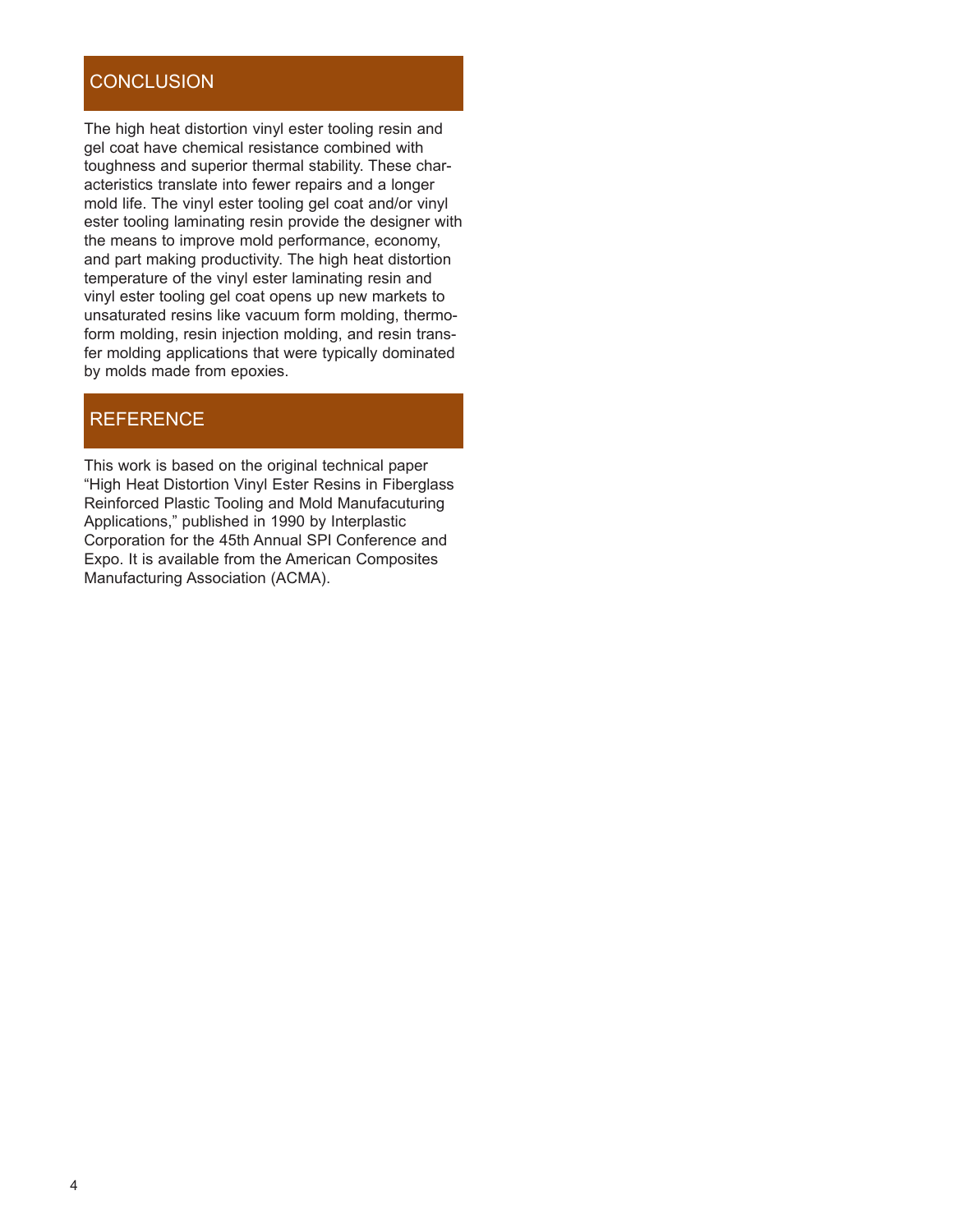#### Table 1: Tooling Gel Coat Liquid/Mechanical/Performance Characteristics

| <b>Gel Coat Description:</b>                                                        | <b>High Heat</b><br><b>Distortion</b><br><b>Vinyl Ester</b> | Isophthalic               | Orthophthalic |  |  |
|-------------------------------------------------------------------------------------|-------------------------------------------------------------|---------------------------|---------------|--|--|
| <b>Product Number:</b>                                                              | <b>B-168VE-T</b>                                            | Commercially<br>Available | B-816-T       |  |  |
| <b>Liquid Properties:</b>                                                           |                                                             |                           |               |  |  |
| Color                                                                               | <b>Black</b>                                                | Orange                    | <b>Black</b>  |  |  |
| Viscosity, cps                                                                      | 13,500                                                      | 18,000                    | 14,000        |  |  |
| Weight per gallon, Ib                                                               | 8.8                                                         | 9.2                       | 9.1           |  |  |
| Specific Gravity <sup>1</sup>                                                       | 1.06                                                        | 1.11                      | 1.11          |  |  |
| <b>Cured Physical</b><br><b>Properties<sup>2</sup>:</b><br>1/8 in. (3.2 mm) Casting |                                                             |                           |               |  |  |
| Flexural Strength, psi/MPa<br>(ASTM D790)                                           | 14,200/97.9                                                 | 18,400/127                | 9,100/62.8    |  |  |
| Flexural Modulus, psi/MPa                                                           | 514,000/3,550                                               | 516,000/3,560             | 600,000/4,140 |  |  |
| Tensile Strength, psi/MPa<br>(ASTM D638)                                            | 8,600/59.2                                                  | 6,200/42.8                | 4,000/27.6    |  |  |
| Tensile Modulus, psi/MPa                                                            | 525,000/3,620                                               | 539,000/3,720             | 589,000/4,060 |  |  |
| <b>Percent Elongation</b>                                                           | 2.1                                                         | 1.3                       | 0.7           |  |  |
| Heat Distortion, °F/°C<br>(ASTM D648)                                               | 249/121                                                     | 209/98                    | 214/101       |  |  |
| Barcol Hardness, 934-1<br>(ASTM D2583)                                              | 42                                                          | 50                        | 50            |  |  |
| <b>Specific Gravity</b><br>(ASTM D792)                                              | 1.136                                                       | 1.232                     | 1.214         |  |  |
| Apparent Density <sup>3</sup> , (lb/ft <sup>3</sup> )                               | 70.7                                                        | 76.7                      | 75.6          |  |  |
| <b>Performance Testing:</b>                                                         |                                                             |                           |               |  |  |
| <b>Corrosion Resistance</b>                                                         | <b>Excellent</b>                                            | Good                      | Poor          |  |  |
| Impact Resistance, ft/lb<br>(ASTM D3763)                                            | 1.43                                                        | 0.99                      | 0.69          |  |  |
| Impact Resistance, joules<br>(ASTM D3763)                                           | 1.85                                                        | 1.28                      | 0.89          |  |  |
| <b>Abrasion Resistance</b><br>(gm loss @ 2000 cycles)                               | 0.12                                                        | 0.58                      | 0.20          |  |  |

1. As compared to H<sub>2</sub>O @ 77°F, 8.31 lb/gal (25°C, 0.997 kg/l).

2. Gel coats were catalyzed with 1% Trigonox® 21-OP-50 and post-cured.

3. As compared to H<sub>2</sub>O @ 77°F, 62.24 lb/ft<sup>3</sup> (25°C, 997 kg/m<sup>3</sup>).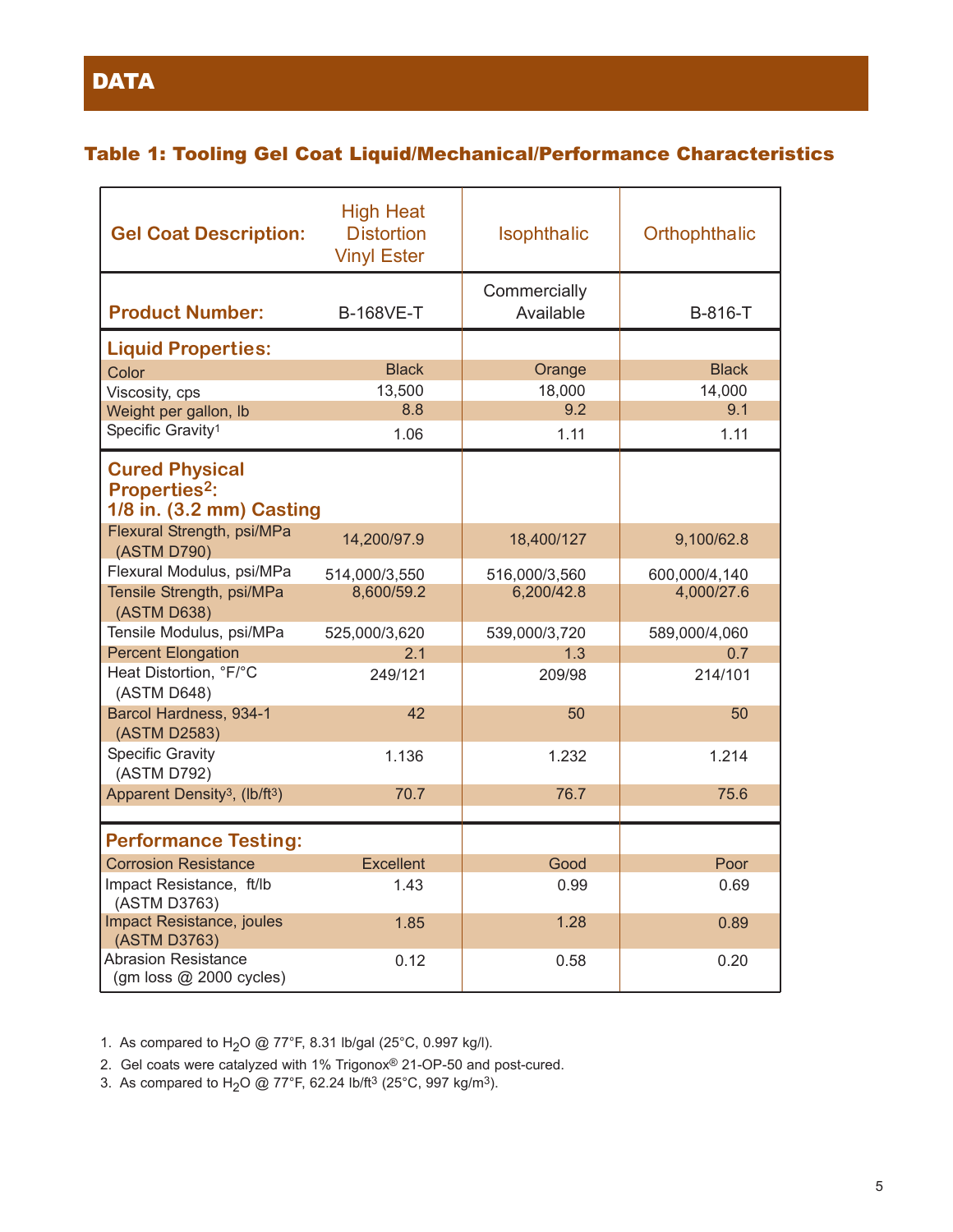### Table 2: Back-up Laminating Resin Liquid/Mechanical Characteristics

| <b>CoREZYN</b>                                        |               |               |               |                |                                           |                  |
|-------------------------------------------------------|---------------|---------------|---------------|----------------|-------------------------------------------|------------------|
| <b>Product:</b>                                       | COR63-AA-017  | COR61-AA-164  | COR75-AQ-001  | <b>MVR8021</b> | <b>VE8121</b>                             | <b>VE8153</b>    |
| <b>Generic Formula</b>                                | All-PG*       | All-MA**      | All-PG        | Isophthalic/   | Bisphenol-A                               | <b>High Heat</b> |
| <b>Type:</b>                                          | Orthophthalic | <b>DCPD</b>   | Isophthalic   | VE Blend       | Epoxy                                     | Distortion       |
| <b>Typical</b>                                        | General       | Low           | Polyester     | Modified       | Thixotropic                               | Thixotropic      |
| <b>Application:</b>                                   | Purpose       | Profile       | Laminating    | Vinyl Ester    | Vinyl Ester                               | Vinyl Ester      |
| <b>Liquid Properties:</b>                             |               |               |               |                |                                           |                  |
| Viscosity, cps                                        | 436           | 500           | 400           | 650            | 450                                       | 460              |
| Thixotropic Index                                     | 3.21          | 2.20          | 2.38          | 2.80           | 2.67                                      | 2.72             |
| <b>Percent Non-Volatile</b>                           | 52            | 58            | 56            | 53             | 52                                        | 57               |
| Weight per gallon, Ib                                 | 8.99          | 9.02          | 9.00          | 8.94           | 8.60                                      | 8.95             |
| Specific Gravity <sup>1</sup>                         | 1.082         | 1.086         | 1.083         | 1.076          | 1.035                                     | 1.077            |
| <b>Cured Physical</b>                                 |               |               |               |                |                                           |                  |
| <b>Properties<sup>2</sup>:</b>                        |               |               |               |                |                                           |                  |
| 1/8 in. (3.2 mm) Casting                              |               |               |               |                |                                           |                  |
| Flexural Strength,                                    |               |               |               |                |                                           |                  |
| psi/MPa (ASTM D790)<br>Flexural Modulus,              | 16,300/112    | 8,400/57.9    | 18,500/128    | 18,000/124     | 19,000/131                                | 16,600/114       |
| (psi/MPa)                                             | 545,000/3,760 | 427,000/2,940 | 518,000/3,570 | 460,000/3,170  | 470,000/3,240                             | 467,000/3,220    |
| Tensile Strength,<br>psi/MPa (ASTM D638)              | 8,600/59.3    | 4,300/29.7    | 10,300/71.0   | 9,400/64.8     | 11,800/81.4                               | 12,600/86.9      |
| Tensile Modulus,                                      |               |               |               |                |                                           |                  |
| psi/MPa                                               | 532,000/3,689 | 536,000/3,880 | 565,000/3,900 |                | 500,000/3,450 500,000/3,450 429,000/2,960 |                  |
| <b>Percent Elongation</b><br>Heat Distortion,         | 1.5           | 0.8           | 2.0           | 4.5            | 4.5                                       | 4.2              |
| °F/ °C (ASTM D648)                                    | 163/73        | 221/105       | 189/87        | 210/99         | 210/99                                    | 284/140          |
| Barcol Hardness,<br>934-1 (ASTM D2583)                | 39            | 47            | 46            | 35             | 35                                        | 43               |
| Apparent Density <sup>3</sup> , (lb/ft <sup>3</sup> ) | 74.4          | 72.2          | 74.0          | 72.2           | 69.7                                      | 73.9             |
| <b>Specific Gravity</b><br>(ASTM D792)                | 1.195         | 1.160         | 1.189         | 1.160          | 1.120                                     | 1.188            |
| Percent Volumetric Shrink <sup>4</sup>                | 9.5           | 6.4           | 8.9           | 7.2            | 7.6                                       | 9.4              |

\* PG: Propylene Glycol

\*\* MA: Maleic Anhydride

1. As compared to  $H<sub>2</sub>0$  @ 77°F, 8.31 lb/gal (25°C, 0.997 kg/liter).

2. Resins were catalyzed with 1% MEKP and post-cured.

3. As compared to H<sub>2</sub>0 @ 77°F, 62.24 lb/ft<sup>3</sup> (25°C, 997 kg/m<sup>3</sup>).

4. Percent Shrink = [(SG<sub>S</sub> - SG<sub>I</sub>) / SG<sub>I</sub>] x100.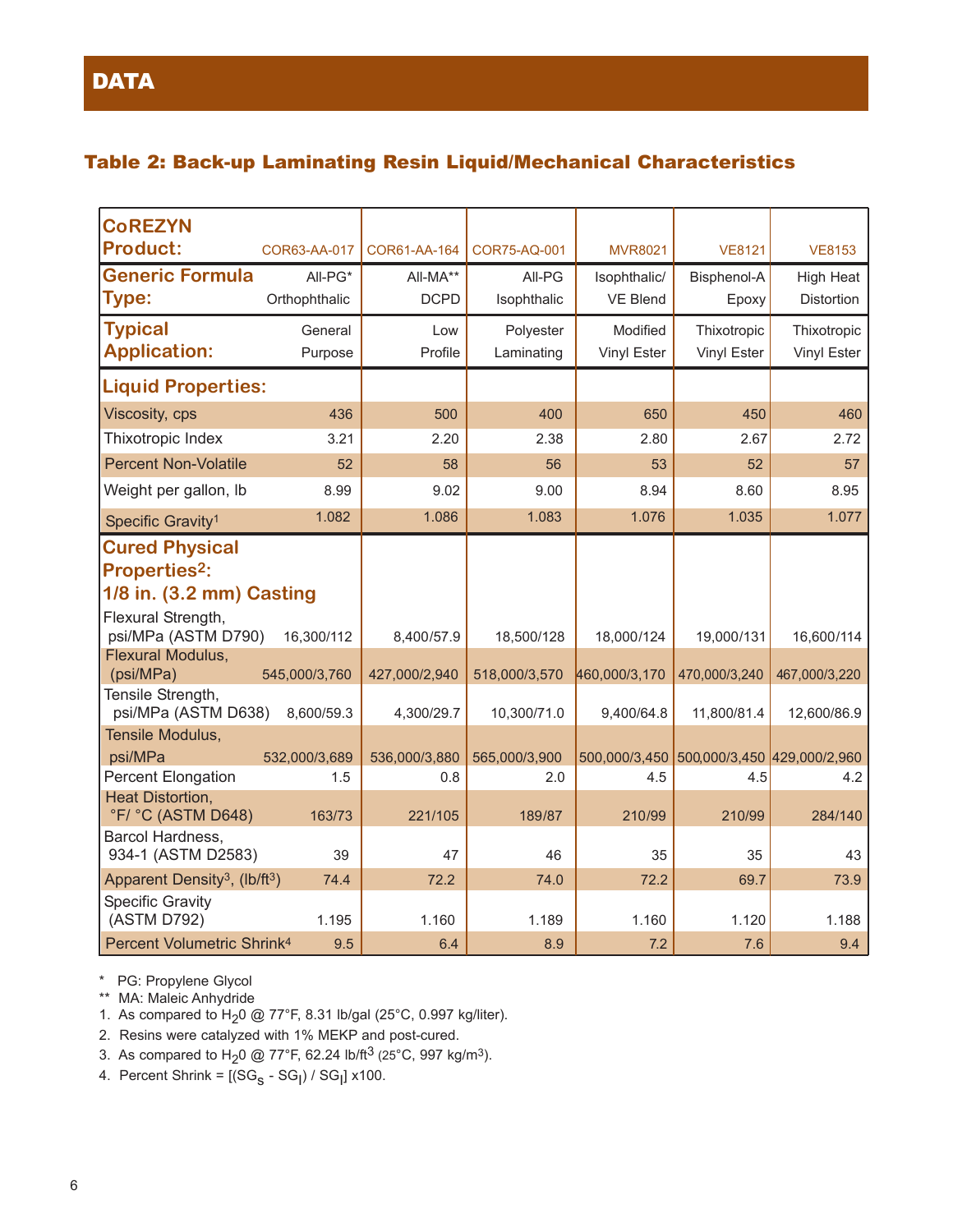## Table 3: Coefficient of Thermal Contraction of Tooling Materials

|                                         | Contraction                          |                                       |
|-----------------------------------------|--------------------------------------|---------------------------------------|
| <b>Mold Building</b>                    | Coefficient                          | Temperature                           |
| <b>Material Type:</b>                   | K $(\frac{9}{6})^{\circ}$ F x 10-5)/ | T (range in $\degree$ F/ $\degree$ C) |
|                                         | K (%/°C x 10-5)                      |                                       |
| <b>Literature Values:</b>               |                                      |                                       |
| 96% Silica Glass                        | 0.044 / 0.080                        | 77 - 572 / 25 - 300                   |
| <b>Rigid Styrene Polyester</b>          | $3.90 - 5.60 / 7.09 - 10.2$          | 77 - 300 / 25 - 149                   |
| <b>Glass Fiber Polyester Laminate</b>   | $1.20 - 4.00 / 2.18 - 7.27$          |                                       |
| <b>Back-up Resin Casting:</b>           |                                      |                                       |
| Low Reactivity Orthophthalic            | 8.50/15.5                            | 70 - 300 / 21 - 149                   |
| Medium Reactivity Orthophthalic         | 8.50/15.5                            | 70 - 300 / 21 - 149                   |
| <b>Medium Reactivity Isophthalic</b>    | 5.30/9.64                            | 77 - 250 / 25 - 121                   |
| <b>Standard Vinyl Ester</b>             | 5.60/10.2                            | 70 - 300 / 21 - 149                   |
| <b>High Heat Distortion Vinyl Ester</b> | 4.30/7.82                            | 77 - 250 / 25 - 121                   |
| <b>High Reactivity DCPD</b>             | 6.30/11.5                            | 70 - 300 / 21 - 149                   |
| <b>Reinforced Composites:</b>           |                                      |                                       |
| Isophthalic 35% Glass Laminate          | 1.30                                 |                                       |
| Orthophthalic 35% Glass Laminate        | 1.30                                 |                                       |
| <b>Gel Coat Castings:</b>               |                                      |                                       |
| Isophthalic                             | 3.50/6.36                            | 77 - 250 / 25 - 121                   |
| <b>High Heat Distortion Vinyl Ester</b> | 3.30/6.00                            | 77 - 250 / 25 - 121                   |

#### Table 4: Influence of Resin Type on Composite Flexural Fatigue (ASTM D671)

| <b>Resins in</b><br>Laminate | Strength, psi/MPa<br>for 1 Cycle | Cycles at<br>8,500 psi/<br>58.6 MPa | Cycles at<br>10,000 psi/<br>70.0 MPa | Cycles at<br>11,500 psi<br>79.3 MPa | Cycles at<br>13,000 psi<br>89.7 MPa |
|------------------------------|----------------------------------|-------------------------------------|--------------------------------------|-------------------------------------|-------------------------------------|
| Orthophthalic                | 14,436/99.56                     | 2,517,450                           | 60,738                               | 1,465                               | 35                                  |
| Isophthalic                  | 16, 117/111.2                    | 1,744,815                           | 103,939                              | 6,083                               | 358                                 |
| DCPD Blend                   | 17,579/121.2                     | 230,973                             | 30,022                               | 3,902                               | 507                                 |
| <b>DCPD</b>                  | 22,571/155.7                     | 71,351                              | 21,677                               | 6,586                               | 2,001                               |
| Iso Modified VE              | 14,252/98.29                     | 322,410                             | 11,800                               | 432                                 | 16                                  |
| Standard Vinyl Ester         | 21,218/146.3                     | 5,448,341                           | 874,487                              | 140,360                             | 22,528                              |
| Thixotropic Vinyl Ester      | 22,390/154.4                     | 4,934,871                           | 934,257                              | 934,257                             | 176,871                             |

The laminate construction was alternating layers of 3/4-ounce mat (230 gram/meter2) with 24-ounce (0.814 g/m<sup>2</sup>) woven roving, beginning and ending with the 3/4-ounce mat (230 gram/m<sup>2</sup>). The resin-to-glass ratio was 75:25. Cyclic lifetimes are computed from the curve fit equation to the data.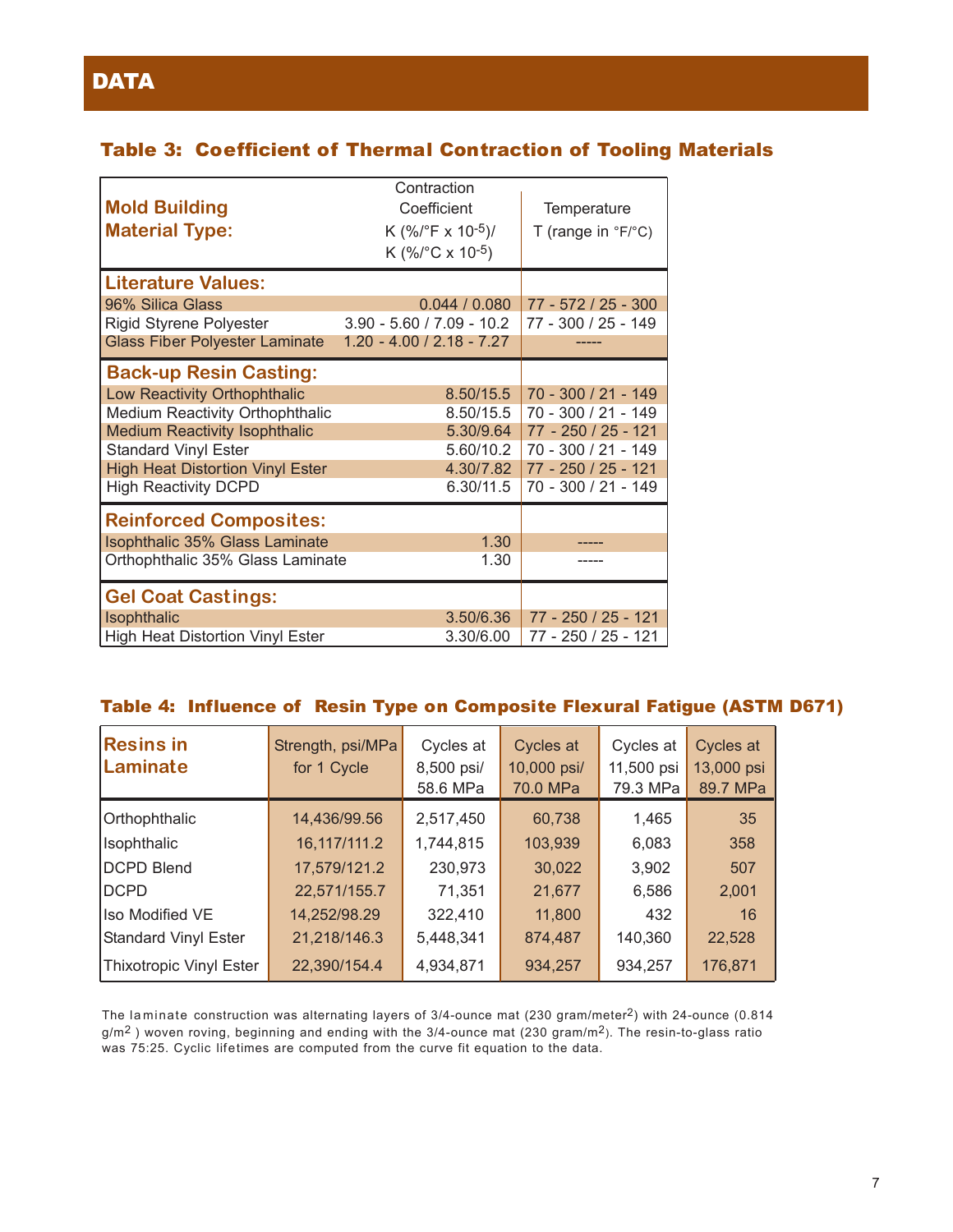

Figure 1: Thermal Stress-Strain Deflection of Back-Up Polymers by ASTM D648

Deflection, in/mm (Observed Resulting Strain)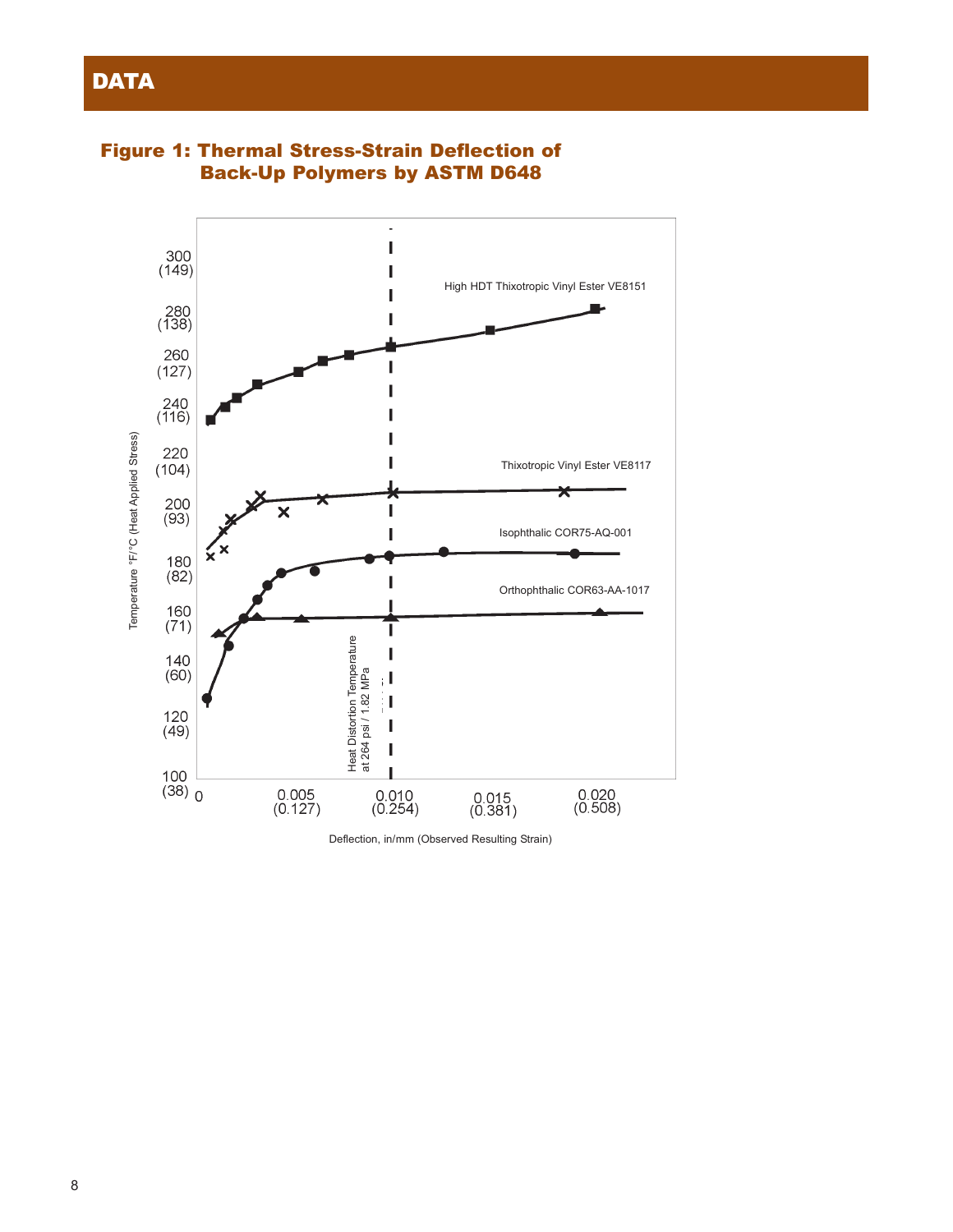

#### Figure 2: Stress/Strain Curve in Flexural Test

### Figure 3: Stress/Strain Curve in Tensile Test



Relative Elongation STRAIN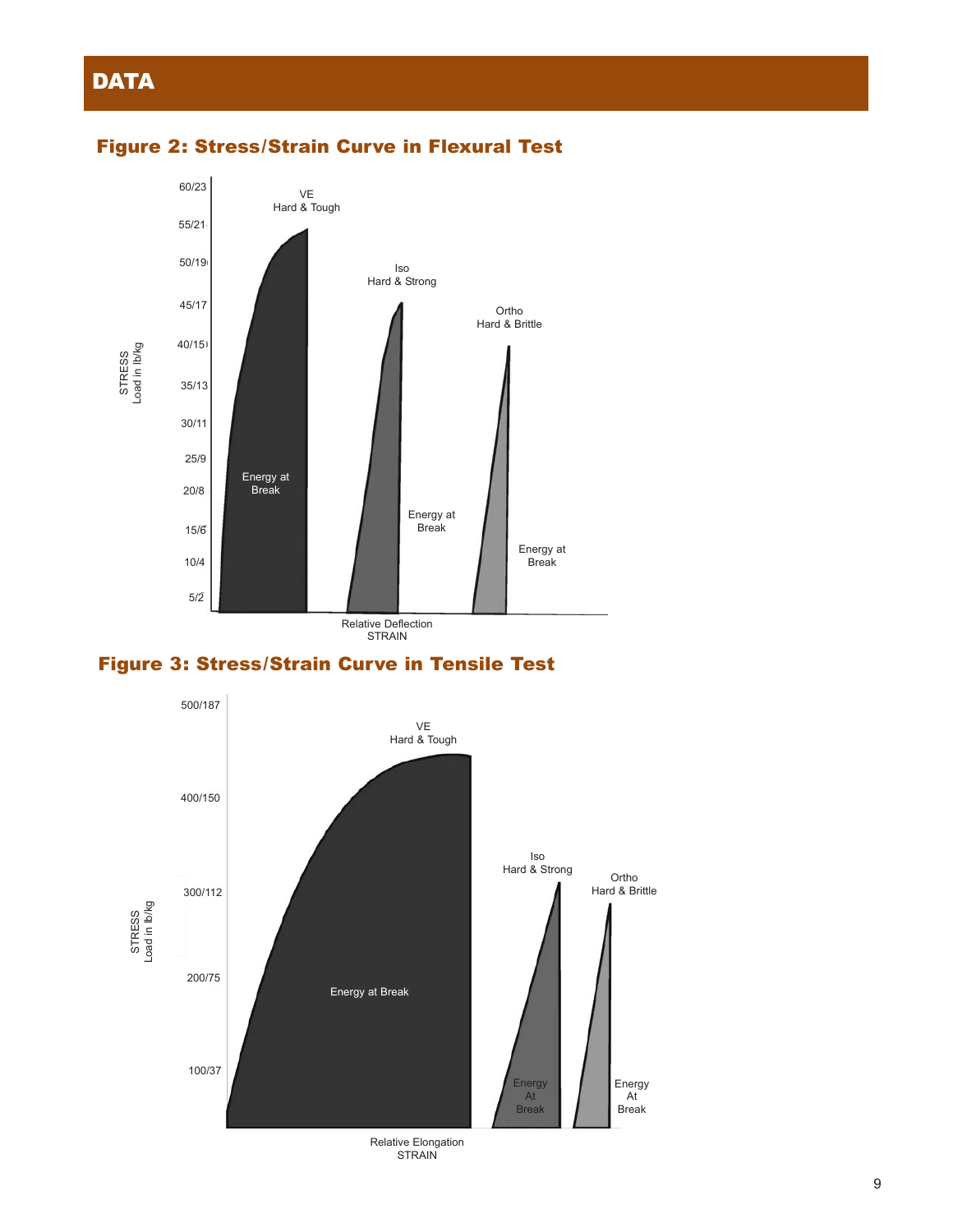



Figure 5: Profile of Weight Change Tooling Vinyl Ester Base ASTM C581 Exposure



Weeks of Immersion in Solvent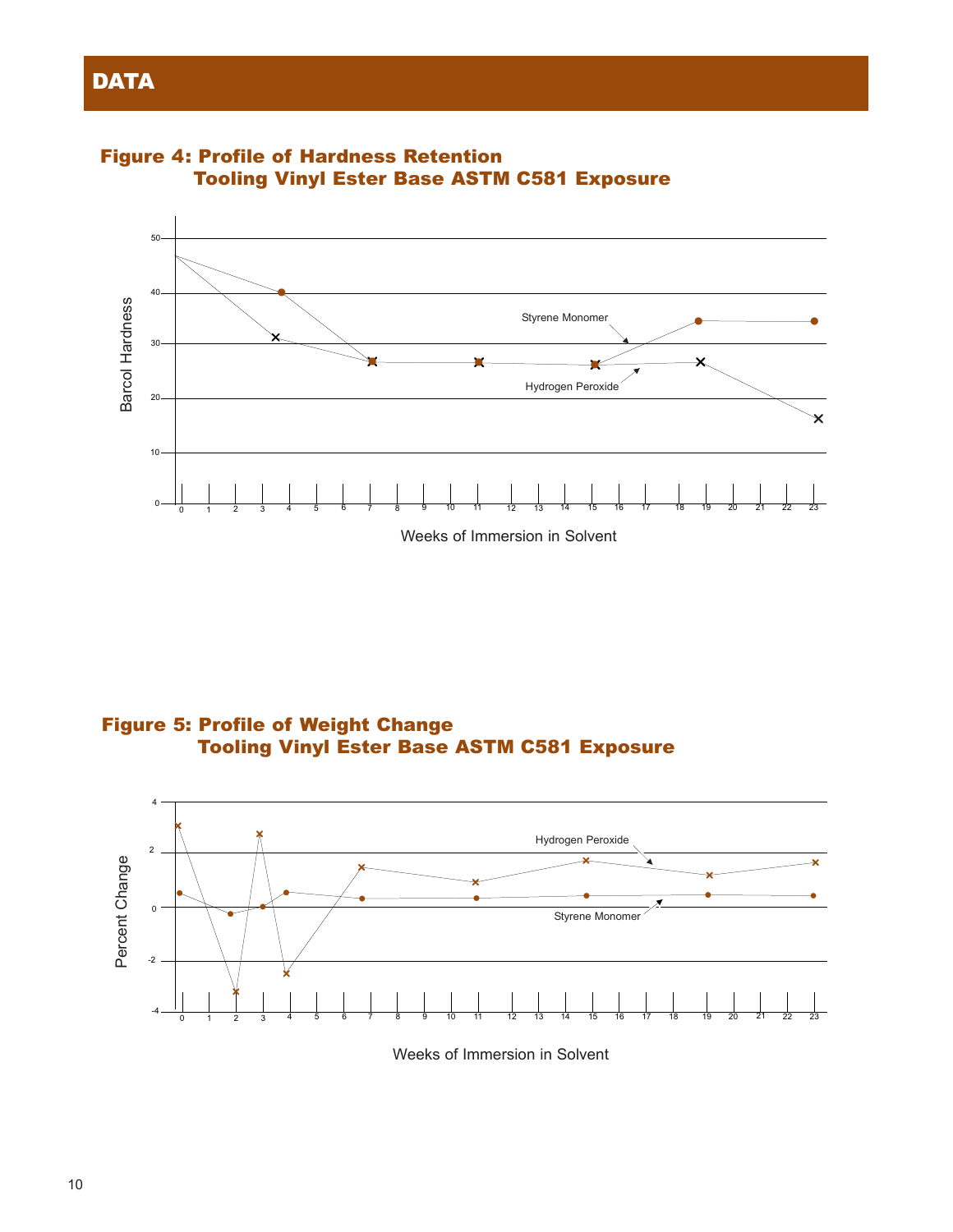#### Table 5: Prices of Materials and Labor

| Vinyl ester tooling gel coat         | \$3.25  |
|--------------------------------------|---------|
| Vinyl ester tooling laminating resin | \$2.45  |
| Isophthalic tooling gel coat         | \$3.00  |
| Isophthalic tooling resin            | \$1.80  |
| Gun roving                           | \$1.00  |
| Woven roving - 18 oz.                | \$1.65  |
| Labor                                | \$45.00 |

All prices are U.S. dollars as of Janauary 2006. Materials prices are cost per pound. Labor is based on wages and benefits per hour.

#### Table 6: Cost Comparison

#### Tank Mold

 $8 \times 12$  ft (402 ft<sup>2</sup>) 2.44 x 3.7 m (37 m2)

| <b>Materials</b>    | <b>Quantity</b> | <b>Cost of Iso</b> | <b>Cost of VE</b> |
|---------------------|-----------------|--------------------|-------------------|
| <b>Gel Coat</b>     | 180 lb          | 540.00             | 585.00            |
| Resin               | 1350 lb         | \$2,430.00         | \$3,307.50        |
| <b>Gun Roving</b>   | 500 lb          | 500.00<br>\$.      | 500.00<br>\$      |
| <b>Woven Roving</b> | 670 lb          | \$1,005.50         | \$1,005.50        |
| Labor               | 180 hours       | \$8,100.00         | \$8,100.00        |
| <b>Total</b>        |                 | \$12,675.50        | \$13,498.00       |

All prices are U.S. dollars as of January 2006.

# Spa Mold

125 ft<sup>2</sup> (12 m<sup>2</sup>)

| <b>Materials</b>    | <b>Quantity</b>  | <b>Cost of Iso</b> | <b>Cost of VE</b> |
|---------------------|------------------|--------------------|-------------------|
| <b>Gel Coat</b>     | 28 lb            | 84.00              | 91.00             |
| Resin               | 132 lb           | 237.60<br>\$.      | \$323.40          |
| <b>Gun Roving</b>   | 60 lb            | 60.00              | 60.00<br>\$       |
| <b>Woven Roving</b> | 15 <sub>lb</sub> | 24.75              | 24.75<br>\$       |
| Labor               | 60 hours         | \$2,700.00         | \$2,700.00        |
| <b>Total</b>        |                  | \$3,106.35         | \$3,199.15        |

All prices are U.S. dollars as of January 2006.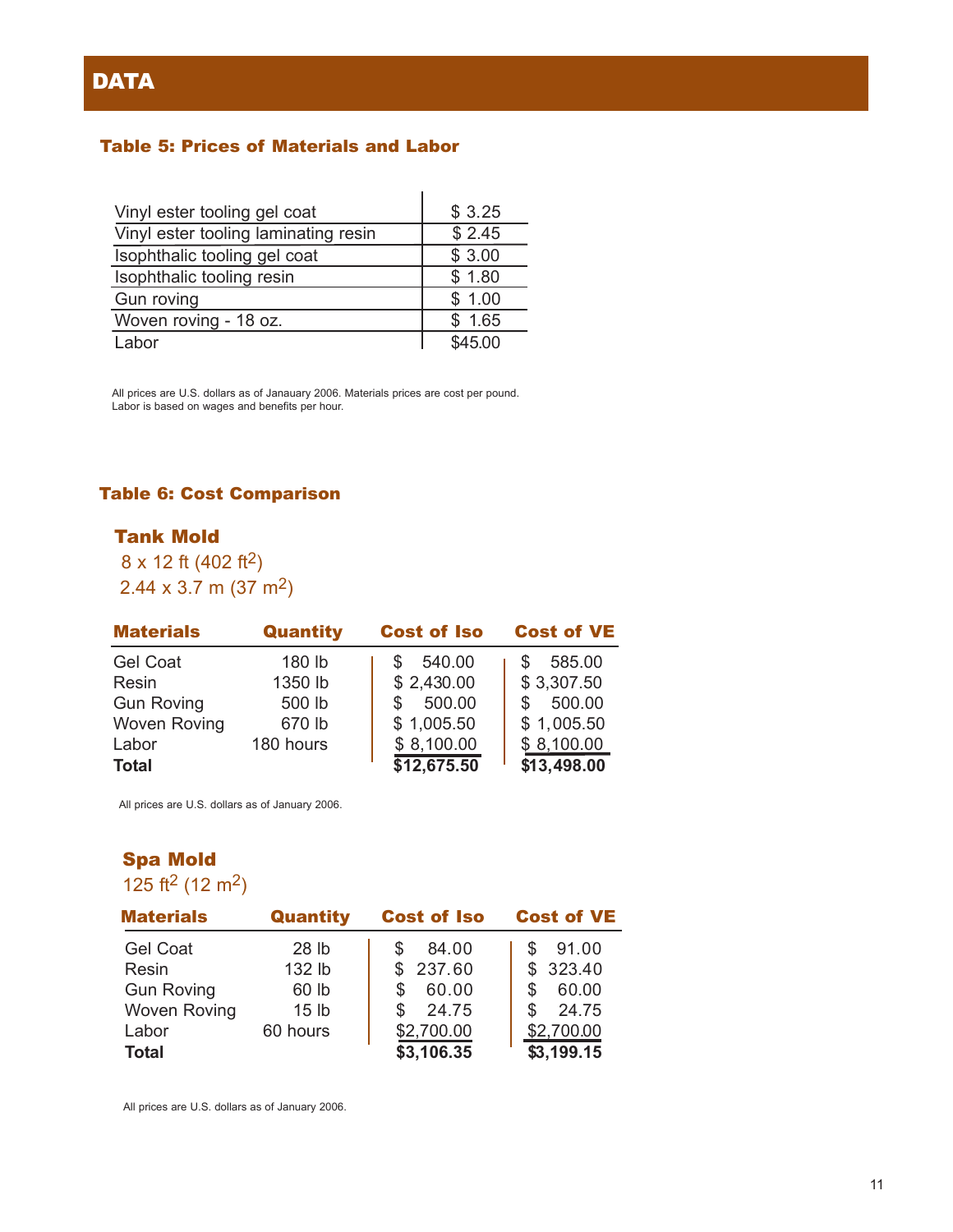

#### Figure 6: Economics of Vinyl Ester Molds Cost Analysis of Tool Construction